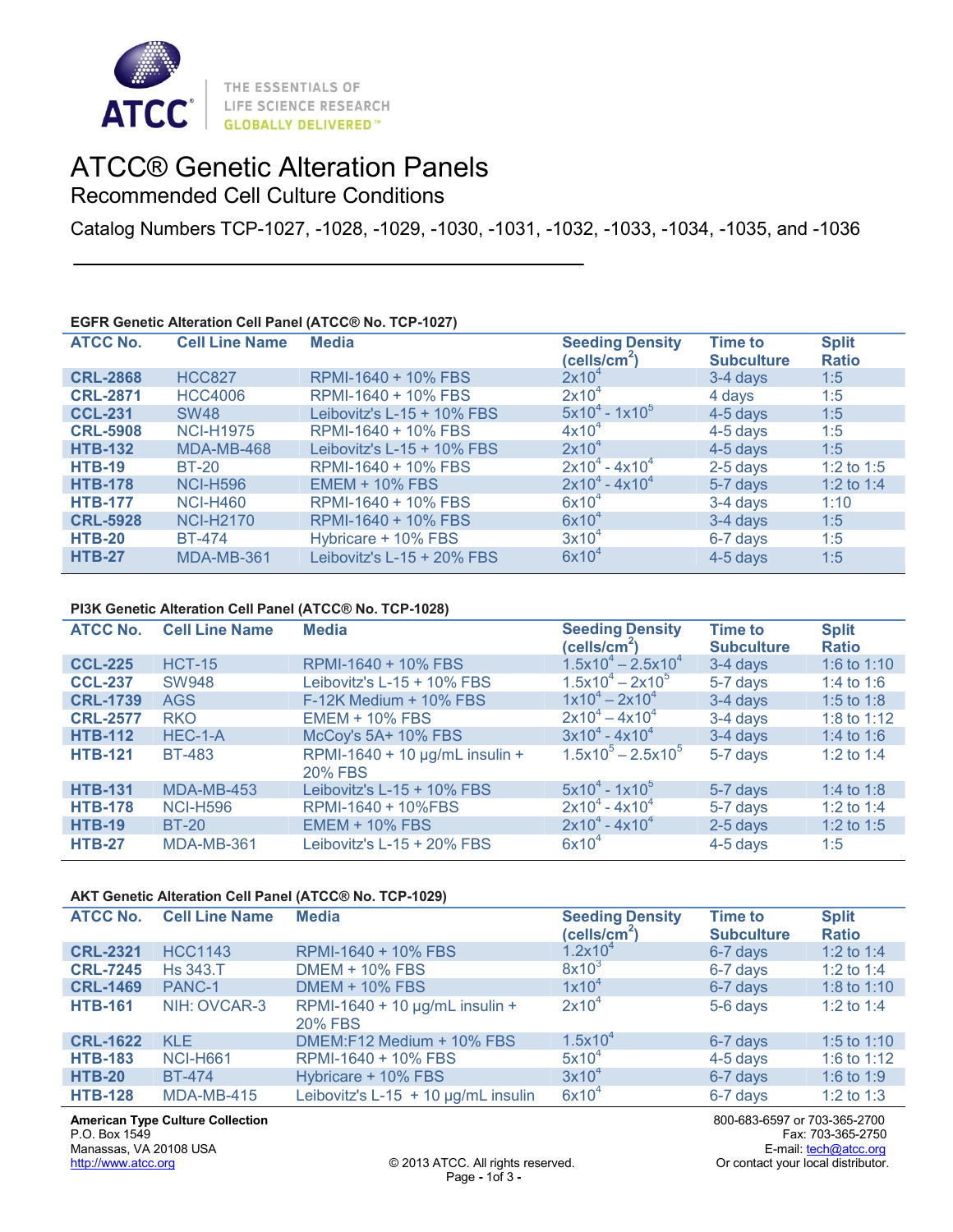## and 10 µg/mL glutathione + 15%; FBS

## **PTEN Genetic Alteration Cell Panel (ATCC® No. TCP-1030)**

| <b>ATCC No.</b> | <b>Cell Line</b><br><b>Name</b> | <b>Media</b>                                                                                | <b>Seeding Density</b><br>(cells/cm <sup>2</sup> ) | <b>Time to</b><br><b>Subculture</b> | <b>Split</b><br><b>Ratio</b> |
|-----------------|---------------------------------|---------------------------------------------------------------------------------------------|----------------------------------------------------|-------------------------------------|------------------------------|
| <b>CRL-1718</b> | CCF-STTG1                       | RPMI-1640 + 10% FBS                                                                         | $2x10^4$                                           | 5-6 days                            | 1:2 to 1:4                   |
| <b>HTB-111</b>  | AN3 CA                          | $EMEM + 10\% FBS$                                                                           | $3x10^4$                                           | 7 days                              | 1:5 to 1:7                   |
| <b>HTB-31</b>   | $C-33-A$                        | $EMEM + 10\% FBS$                                                                           | $2x10^4 - 4x10^4$                                  | 3-4 days                            | 1:8 to 1:10                  |
| <b>HTB-66</b>   | <b>RPMI-7951</b>                | $EMEM + 10\% FBS$                                                                           | $2x10^4$                                           | 5 days                              | 1:5 to 1:7                   |
| <b>HTB-148</b>  | H <sub>4</sub>                  | <b>DMEM + 10% FBS</b>                                                                       | $2x10^4 - 4x10^4$                                  | 3-4 days                            | 1:8 to 1:12                  |
| <b>HTB-12</b>   | <b>SW 1088</b>                  | Leibovitz's L-15 + 10% FBS                                                                  | $2x10^4$                                           | 5-6 days                            | 1:2 to 1:4                   |
| <b>CRL-1585</b> | C <sub>32</sub>                 | $EMEM + 10\% FBS$                                                                           | $4x10^4$                                           | 5 days                              | 1:8                          |
| <b>CRL-1620</b> | A172                            | <b>DMEM + 10% FBS</b>                                                                       | $2.5x10^{4} - 4x10^{4}$                            | 3-4 days                            | 1:8 to 1:10                  |
| HTB-1           | J82                             | $EMEM + 10\% FBS$                                                                           | $1.5x10^{4} - 2.5x10^{4}$                          | 3-4 days                            | 1:8 to 1:10                  |
| CRL-<br>11730   | <b>TOB-21G</b>                  | 1:1 mixture of MCDB 105 medium +<br>1.5 g/L NaHCO3 + Medium 199 +<br>NaHCO3 2.2 a/L+15% FBS | $1.5x10^{4} - 2.5x10^{4}$                          | 3-4 days                            | 1:8 to 1:10                  |

# **RAS Genetic Alteration Cell Panel (ATCC® No. TCP-1031)**

| <b>ATCC No.</b> | <b>Cell Line Name</b> | <b>Media</b>                                                 | <b>Seeding Density</b><br>(cells/cm <sup>2</sup> ) | <b>Time to</b><br><b>Subculture</b> | <b>Split</b><br><b>Ratio</b> |
|-----------------|-----------------------|--------------------------------------------------------------|----------------------------------------------------|-------------------------------------|------------------------------|
| <b>CRL-2177</b> | <b>SW 1271</b>        | Leibovitz's L-15+10%FBS                                      | $2x10^4 - 4x10^4$                                  | $3-5$ days                          | 1:3 to 1:6                   |
| <b>CRL-2273</b> | <b>CHP-212</b>        | 1:1 mixture of EMEM and F12 +<br><b>10% FBS</b>              | $2x10^4 - 4x10^4$                                  | 5-7 days                            | 1:5 to 1:20                  |
| <b>CRL-7585</b> | <b>Hs 852.T</b>       | $DMEM + 10\% FBS$                                            | $2x10^4$                                           | 4-6 days                            | 1:3 to 1:5                   |
| <b>CRL-9068</b> | <b>NCI-H929</b>       | RPMI-1640 + 0.05 mM 2-<br>mercaptoethanol + 10% FBS          | $3x10^5$                                           | 4-7 days                            | 1:2 to 1:4                   |
| <b>TIB-202</b>  | THP-1                 | RPMI-1640 + 0.05 mM 2-<br>mercaptoethanol + 10% FBS          | $2x10^5 - 4x10^5$                                  | $3-5$ days                          | 1:2 to 1:4                   |
| <b>CRL-2547</b> | Panc 10.05            | RPMI-1640+10 Units/mL human<br>recombinant insulin + 15% FBS | $2x10^4 - 4x10^4$                                  | 5-7 days                            | 1:5 to 1:10                  |
| <b>CRL-2549</b> | Panc 03.27            | RPMI-1640+10 Units/mL human<br>recombinant insulin +15% FBS  | $2x10^4 - 4x10^4$                                  | 2-4 days                            | 1:5 to 1:10                  |
| <b>HTB-174</b>  | <b>NCI-H441</b>       | RPMI-1640 + 10% FBS                                          | $4x10^4$                                           | 4 days                              | 1:3 to 1:5                   |
| <b>CL-187</b>   | <b>LS 180</b>         | <b>EMEM + 10% FBS</b>                                        | $1x10^5$                                           | $3-5$ days                          | 1:3 to 1:5                   |
| <b>CCL-225</b>  | <b>HCT-15</b>         | RPMI-1640 + 10% FBS                                          | $1.5x10^{4}$                                       | 3-4 days                            | 1:6 to 1:10                  |

## **BRAF Genetic Alteration Cell Panel (ATCC® No. TCP-1032)**

| <b>ATCC No.</b>  | <b>Cell Line</b><br><b>Name</b> | <b>Media</b>            | <b>Seeding Density</b><br>(cells/cm <sup>2</sup> ) | <b>Time to</b><br><b>Subculture</b> | <b>Split</b><br><b>Ratio</b> |
|------------------|---------------------------------|-------------------------|----------------------------------------------------|-------------------------------------|------------------------------|
| <b>CCL-224</b>   | <b>COLO 201</b>                 | RPMI-1640+10%FBS        | $2x10^4 - 4x10^4$                                  | 3-4 days                            | 1:4 to 1:5                   |
| <b>CCL-238</b>   | SW1417                          | Leibovitz's L-15+10%FBS | $5x10^{4} - 6x10^{4}$                              | $3-4$ days                          | 1:3 to 1:5                   |
| <b>CRL-11147</b> | A2058                           | DMEM+10%FBS             | $5x10^4$                                           | $3-5$ days                          | 1:5 to 1:10                  |
| <b>CRL-2577</b>  | <b>RKO</b>                      | EMEM+10%FBS             | $2x104 - 4x10^{4}$                                 | 3-4 days                            | 1:8 to 1:12                  |
| <b>CRL-7898</b>  | A101D                           | EMEM+10%FBS             | $3x10^4 - 4x10^4$                                  | 4-5 days                            | 1:4                          |
| <b>HTB-123</b>   | <b>DU4475</b>                   | RPMI-1640+10%FBS        | 2x10 <sup>5</sup>                                  | 4-5 days                            | 1:3 to 1:5                   |
| <b>HTB-137</b>   | <b>Hs 695T</b>                  | EMEM+10%FBS             | $4x10^{4} - 5x10^{4}$                              | 4-5 days                            | 1:3 to 1:5                   |
| <b>HTB-66</b>    | <b>RPMI-7951</b>                | EMEM+10%FBS             | $2x10^4$                                           | 5 days                              | 1:5 to 1:7                   |